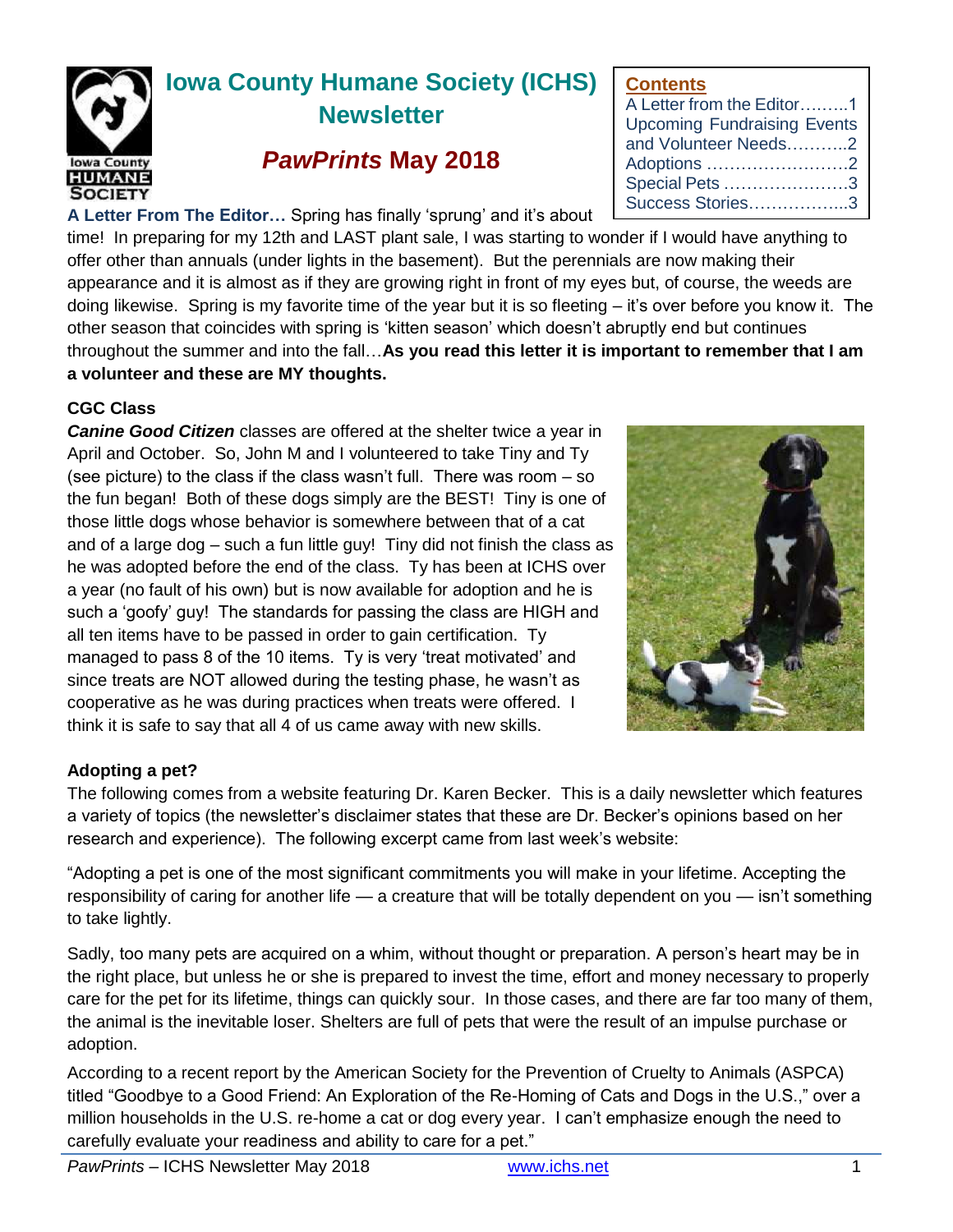Although there is more to this article, my focus is to remind potential adopters that making impulse decisions is not always in the best interest of the family or of the animal. After the novelty of the animal wears off, too often the pet is either neglected, returned or worse yet, the animal ends up as a stray. Granted, "life happens" and sometimes good intentions go awry through no fault of one's own…but nevertheless, pets are for life! So… **choose well and commit for life!**

#### **12th Annual Plant Sale Fundraiser**

This will be the last plant sale that I do for ICHS. It has been fun and I have learned so much over the years, but it's time to give it up. For the past couple of years many plant sales have been discontinued because of the invasive jumping worm. When I found out that the *Uplands Garden Club* had decided not to have their sale this year, I had already ordered my seeds and had seedlings started in the basement. So, I felt committed to continue with the sale but decided this would be the last year. Besides all of the time and work that goes into growing/caring for the plants, my biggest concern is that I don't get to tend to my own flower beds and lawn until June and by that time my property looks like a 'war zone'.

In future years I may continue to sell some perennials throughout the growing season. As you know, if some perennials aren't lifted and divided periodically, they tend to die out. I envision a situation where I would determine which plants to divide and then would mark them with a flag or something. People could come to my home, look around, tell me what they wanted and I would dig the plant(s) at that time. It would be a win-win situation for all concerned. ICHS would get the money collected; the buyer sees and buys reasonably-priced plants and I get to maintain my flower beds without having to toss the extras in the compost pile. This, of course, depends on the jumping worm NOT making an appearance! **If you have any suggestions or ideas about the content of ICHS PAWPRINTS, please contact me, Terri Davis, at [roadhogbiker@gmail.com](mailto:roadhogbiker@gmail.com)**

### **Upcoming Fundraising Events and Volunteer Needs**

Just a reminder that ICHS is always looking for volunteers to help with the planning and implementation of our fundraisers. Our goal is to have enough volunteers so that each individual would only have to help plan and/or work at one event per year. So…if you would like to get involved with the planning and organizing of 2018's fundraisers, please contact the shelter for more details. We hope to hear from you!!!

**ICHS Annual Plant Sale Fundraiser: May 19 and 26** from 8:30am – 12:00pm on both days. The plant sale will feature a variety of both annuals and perennials.

**Manners to Mayhem Tricks Class 1 Fundraiser:** This is a 5 class session (**May 22nd, 29th, June 5th, 12th, and 19th**) and will be hosted at ICHS. The tricks 1 class starts with teaching the basics on gaining focus through lure and reward. The session fee is \$100 and all proceeds go to the shelter! For more information visit [www.ichs.net.](http://www.ichs.net/)

### **March & April Adoptions**

| <b>March</b> |           |          |             | <b>April</b> |             |          |             |
|--------------|-----------|----------|-------------|--------------|-------------|----------|-------------|
| <b>Cats</b>  |           |          | <b>Dogs</b> | <b>Cats</b>  |             |          | <b>Dogs</b> |
| Onion        | Parker    | Raven +  | Juno        | Estella      | <b>Kirk</b> | Wilder   | Klein       |
| Lefty        | Esther 3  | Pinot+   | Calvin      | Willa        | Ella        | Tanya හි | Aster       |
| Lola         | Grackle + | Mischa + |             | Regis 3      | Declan      |          | Cam         |
|              | Crow +    | Lucy     |             |              |             |          |             |
| $* -$ kitten |           |          |             |              |             |          |             |

**\*** = kitten

+ = transferred to Angel's Wish

☺ = denotes animal has been at ICHS for over a year/has special needs/or is elderly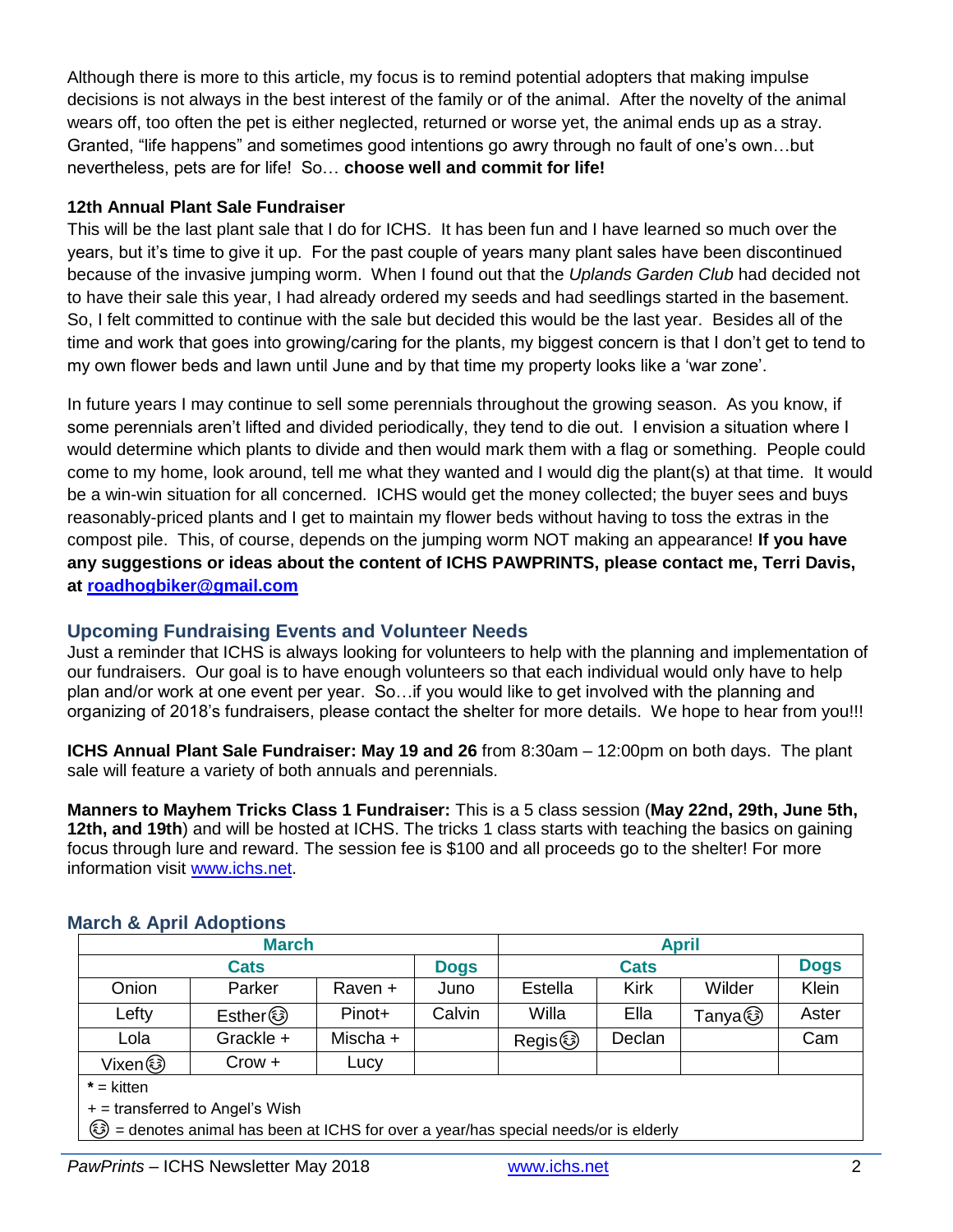#### **Special Pets**

We all know that all animals are 'special' but the animals featured in this section are indeed special. These are 'special needs' animals. The special person/family who adopts one of these animals knows that this may/may not be the long-term relationship which we hope for when we open our hearts and homes to a new family member. These animals 'forever homes' with us may be just for a short time before they move on…But, nevertheless, these animals need a home and a loving family just as we all do. Are you possibly the family that could provide a home for one of these animals? If not, do you know of a family who could provide a loving home for these animals? If so, please come out to ICHS and find out more about these animals from the ICHS staff.

#### **FIV Kitty – Chiclet**



**Chiclet** is a young kitty – about 5 years old. She is a petite torti with a stubby tail and is front declawed. She is a sweetie! I haven't had the pleasure to spend much time with her, but I have been told that she loves to play – not so much with a person but that she plays by herself and is very entertaining to watch. She is a bit shy so once she settles into a home setting, it is fairly certain that her true personality will reveal itself and that YOU will find her to be a little "love bug".

Although we call FIV cats "special", there really are no special considerations when adopting FIV kitties. If it wasn't for the FIV+ sign on their cages, you wouldn't have a clue that they have FIV! They must be kept indoors. They may live with other indoor cats since FIV is not easily passed between cats (it would be best if your other cat(s) are good-natured and amicable to a new pal). FIV is primarily spread by serious bite wounds so if you have other cats, it is important to properly introduce FIV cats to the others (but you would do that with any cat that you bring home). It is also important to keep them free from stress so a quiet home would be best. So…Chiclet needs a home.

#### **FeLV Kitty - Teriyaki**



**Teriyaki** is a new kitty. He is an older cat – about 10 years old and he is front declawed. He apparently does not get along with other cats so he would have to be YOUR only cat. I don't know too much about this big guy but will write more when I get to know him.

Similar to FIV cats, FeLV cats also must be kept indoors and a quiet home is best. FeLV cats do need to be only cats (may live with other FeLV cats). FeLV kitties may live for years having a "normal" life span, but once/if the later stage of the infection

occurs, the cat's health may deteriorate rapidly. That, of course, is one reason FeLV cats are not readily adopted – no one wants to lose their pets to illness. But…Teriyaki needs a home.

#### **Success Stories**

As you read Zephyr's story, keep in mind that miracles do occur. Yes, I consider the "Teddy to Zephyr makeover" a miracle – OK – maybe not a miracle but an extraordinary feat of determination and perseverance. Most people would not have gone to the lengths that Summer did – but she believed in this little dog. Reading Summer's story brought back memories. I remember Teddy when he came to the shelter. Other than being cute, Teddy didn't have much going for him. His behavior was 'horrible'. Summer took a chance by taking Teddy home and let's just say that it was probably Teddy's one and only chance of having a family. Summer has stopped by ICHS occasionally with Zephyr and he is a completely different dog – friendly and well-mannered. As you read Summer's story, just imagine the time, energy and patience that went into this "labor of love". Thank you, Summer, for the update and believing in this little dog!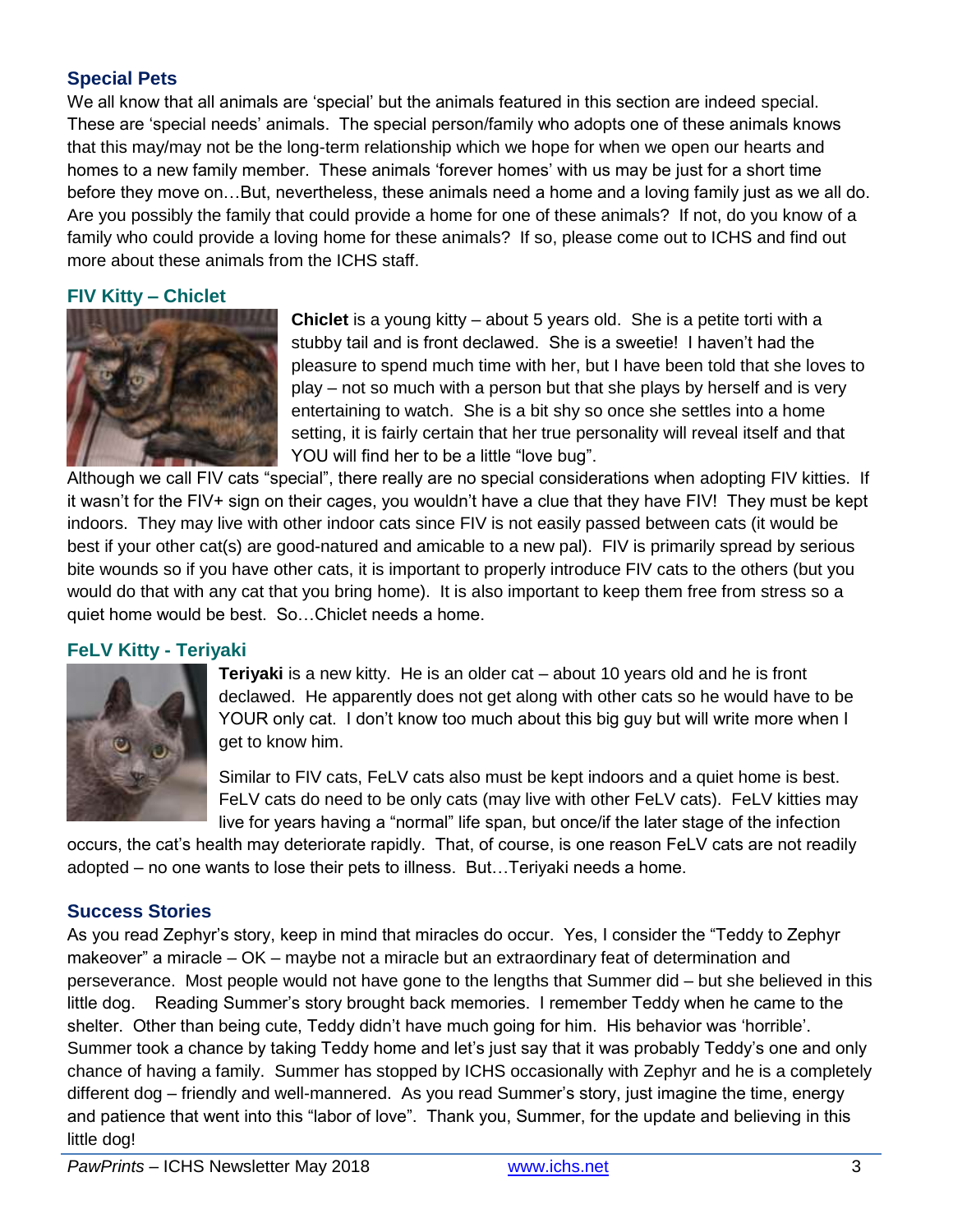#### **THE ADOPTION OF TEDDY/ZEPHYR**



You wouldn't recognize this energetic Pomeranian now if you knew him before he was adopted on April 1, 2013, by Summer Hamille of Mineral Point. He was quick to bite, piddle on everything, and ferocious about being crated. You couldn't trust him around people because you didn't know when he would lash out and bite. He was definitely *not* a family dog and would be a challenge for anyone. "Now," says Hamille, "he's the most affectionate and loyal companion you could want."

Zephyr went to the Hamille household at age 9 years with major behavioral issues. His aggressive attitude made him a questionable pet, but Hamille was willing to give him a chance. "There was something in his eyes that

lead me to believe that he didn't mean to be that way; he just didn't know anything different," she said, "When I watched him I got a sense that he had no purpose or direction so I decided to see what I could do." Although it was a turbulent beginning it has since settled into a mutually beneficial relationship.

Zephyr – formerly Teddy – was surrendered to the Iowa County Humane Society (ICHS) in February of 2013 by a Dodgeville elderly woman. He was posted to the Pet Finder website where Hamille found him and applied for adoption. She went to the ICHS for a "meet-and-greet" visitation with the dog and agreed to a "foster- to-adopt" period to allow a greater opportunity to get to know one another.

Right away after taking him home, Zephyr began peeing in the house. Exclaimed Hamille, "First thing he did was to pee on my coat! I knew right then we had some work to do." Periodic trips outside and rewards with treats and praise when he pottied helped to correct that behavior. Occasionally he would pee on the kitchen floor, but within a few months Zephyr had learned to control his bladder and wait until he was let outside.

The adage "Don't bite the hand that feeds you," was clearly not known to Zephyr. The first night he demonstrated aggressive possessive behavior towards his food when she tried to put tidbits in his bowl. Hamille immediately researched the proper approach to changing the behavior and implemented the practice the next day. While it took nearly eight weeks, Zephyr is no longer aggressively possessive of his food. He still has some tendencies to be possessive of "special" treats, but he can be persuaded to relinquish them if necessary.

Next came establishing the *alpha* dog and who was truly in control. "That part was relatively easy," said Hamille, "but I always felt bad that I had to *strong arm* my dog." Whenever Zephyr exhibited aggressive tendencies by growling and biting, Hamille quickly corrected the behavior by employing dog tactics. "I had two Finnish spitz sisters that would get into an argument from time to time. I observed how the *alpha* dog would assert her position by standing over her sister after getting her on her back. I used the same body language on Zephyr in asserting my dominance over him. I would never let him up until he submitted by looking away. It took several months, but he has finally accepted his *position in the pack*."

"I recognized that I needed to earn his trust," said Hamille. "Knowing a bit of his background made me believe that he felt a need to protect his own self interests." To achieve this goal, Hamille established a "family" routine that involved walks, play time and snuggle sessions.

Further development of trust – and emphasizing dominance – was getting Zephyr to lie on his back. "He loves having his belly scratched, like the majority of dogs, but he wouldn't bare his belly. You had to scratch it while he stood. It took a while, but now I can get him to lie back in my arm so I can freely scratch his belly. He really loves it."